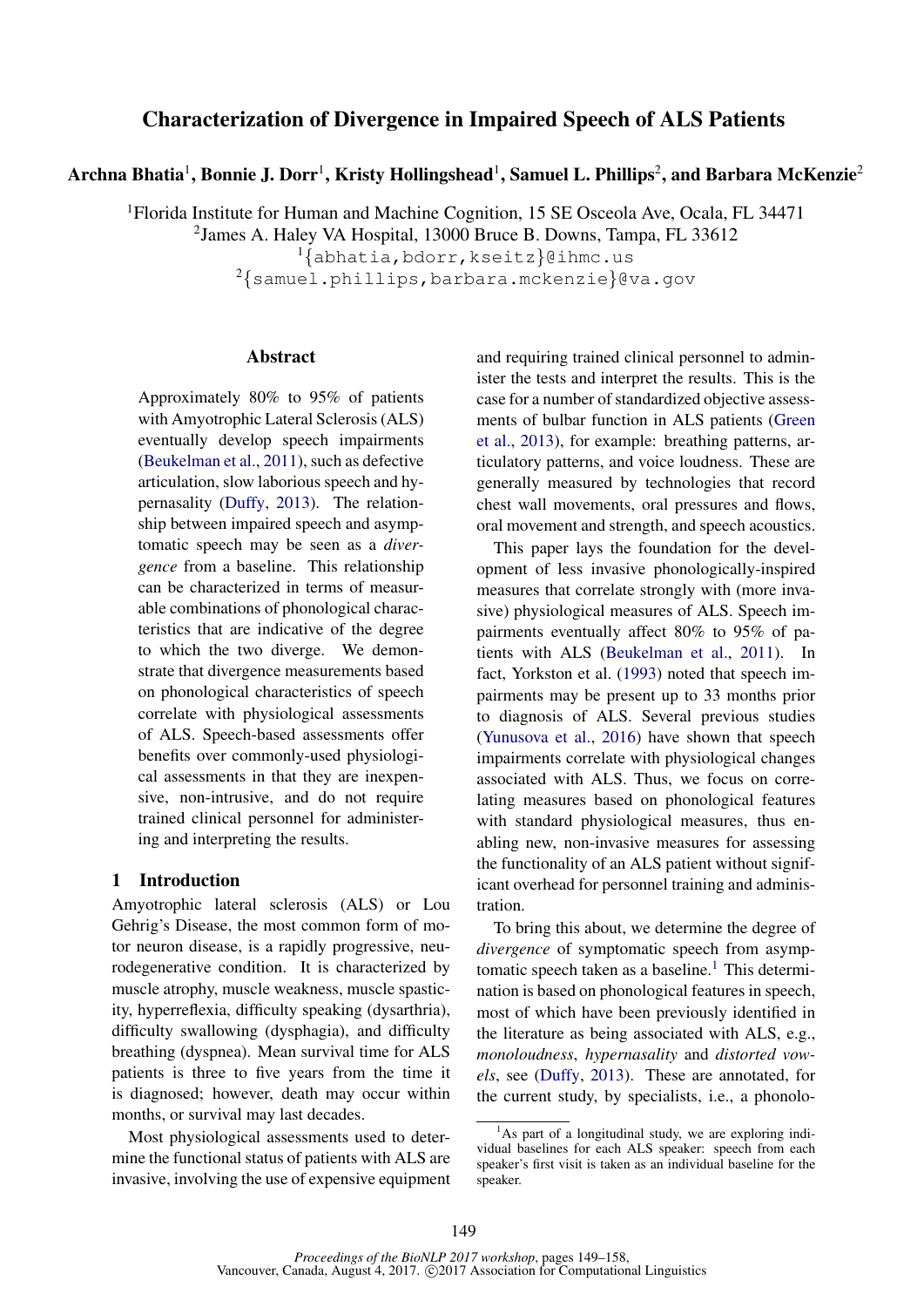gist and a speech therapist experienced in working with ALS patients. The degree of divergence is correlated with physiological assessments of ALS, namely %FVC (Forced Vital Capacity) in sitting (%FVC-SIT) as well as supine (%FVC-SUP) positions.<sup>2</sup>

The rest of the paper is organized as follows: In Section 2 we discuss related work that motivates and informs our research. Section 3 describes data used for our experiments. A discussion of speech divergence is presented in Section 4. Section 5 presents an assessment of the degree to which divergent characteristics in the speech match the level of progress of the ALS condition. This is followed by a discussion of future work and conclusions in Section 6.

### 2 Related Work

A number of past studies have investigated the utility of measuring the "voice signal" in order to answer questions about a speaker's state from their speech (Schuller et al., 2015, 2011). One such study attempts to distinguish classes of individuals with various speech impairments, such as stuttering (Nöth et al., 2000), aphasia (Fraser et al., 2014), and developmental language disorders (Gorman et al., 2016). The recognition of impaired speech has been employed to detect Alzheimer's (Rudzicz et al., 2014). Various speech-related features have been employed to detect whether the speech is affected by Parkinson's Disease (Bocklet et al., 2011). Relatedly, variations in speech properties under intoxicated and sober conditions have also been conducted (Biadsy et al., 2011).

Our work differs from prior approaches in that we explore perceivable phonological characteristics through the analysis of language divergences. One of the motivations for using phonological features exclusively rather than also using other features employed in prior studies was that phonological features did not require expensive equipment to collect data from speakers as e.g., a feature like *maximum subglottal pressure* would require. Since the goal of this work is to develop a measure that is completely based on speech features that can be identified with a simple click on a

device such as a phone, we focused on phonological features on which a machine can be trained to analyze automatically. Our focus on correlations with phonological features—tied to the notion of divergence from a baseline—is a significant contribution beyond what has been investigated previously.

The notion of *divergence* itself is not a new one in natural language processing. The characterization of divergence classes (Dorr, 1994) has been at the heart of solutions to many different problems ranging from word alignment (Dorr et al., 2002) to machine translation (Habash and Dorr, 2002) to acquisition of semantic lexicons (Olsen et al., 1998). Finding the minimal primitive units—and determining their possible combinations—was the foundation for this earlier work. However, in these earlier studies, primitives consisted of properties that were syntactic, lexical, or semantic in nature, whereas the primitives for the current work consist of properties that are phonological in nature.

Beukelman et al. (2011), Duffy (2013), Green et al. (2013), and Orimaye et al. (2014) have established that pronunciation varies systematically within categories of speech impairment. (Silbergleit et al., 1997; Carrow et al., 1974) have shown that ALS speech shows deviant characteristics. For example, (Ball et al., 2001) observe that ALS speakers manifest altered voice quality. A number of speaker-level characteristics associated with impaired speech studied in prior work have been leveraged for our speech-related divergence detection. For example, Duffy (2013) specifically has enumerated speaker-level characteristics, such as *monopitch* and *monoloudness*.

Rong et al. (2015; 2016), and Yunusova et al. (2016) have previously attempted to identify measures of speech motor function for ALS speech. While certain components of speech such as speaking rate, breathing patterns, and voice loudness have proven too variable to provide a reliable marker (Green et al., 2013), we demonstrate that divergence measurements based on phonological characteristics of speech correlate with physiological assessments of ALS.

In addition to speaker-level characteristics and associated properties, our work defines divergence in terms of speech/span-level characteristics, as described in Section 3. Smaller vowel space areas have been found in ALS speech (Turner et al., 1995; Weismer et al., 2001) which suggests that

 $2\%$  FVC-SUP refers to the percent value of the Forced Vital Capacity while the person is in supine position, and %FVC-SIT refers to the percent value of the Forced Vital Capacity while the person is in sitting position. See (Brinkmann et al., 1997; Czaplinski et al., 2006) for additional information about use of FVC in ALS assessments.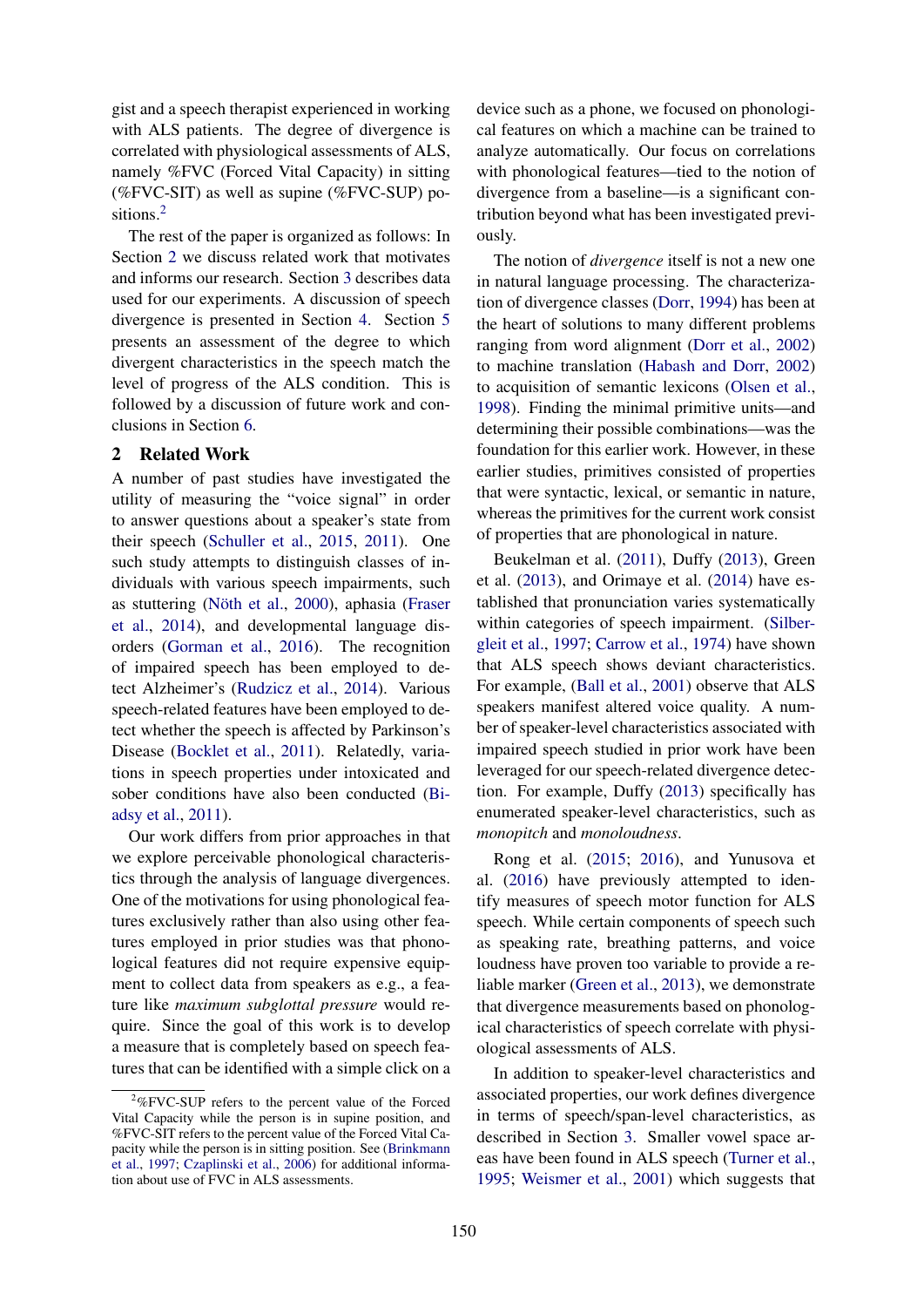vowels may be distorted in ALS speech. Similarly, Kent et al (Kent et al., 1990) found place and manner of articulation for some consonants, and regulation of tongue height for vowels to diverge from asymptomatic speech; these were expected to result in imprecise consonants and distorted vowels. Caruso and Burton (1987) observed that ALS speakers and asymptomatic speakers exhibited significant differences in stop-gap durations as well as in vowel durations.

Yunusova et al. (2016) have also previously shown a correlation between speaking rate and physiological measures of ALS, specifically ALS Functional Rating Scale (ALSFRS).<sup>3</sup> Our own work differs from this prior work in that we define *divergence* in terms of a wider range of speech characteristics—beyond speaking rate—and then demonstrate that divergence measures correlate with physiological measures of ALS.

## 3 Data: Transcriptions and Phonological Annotations

The data for our experiments consist of recorded speech of 16 recruited subjects with ALS in a clinical setting, collected quarterly for each subject. The subjects range between 35-74 years of age. Their age distribution is as follows: one subject in the 30s, two subjects in their 40s, one subject in their 50s, five subjects in their 60s, and seven subjects in their 70s. Out of the 16 subjects, only one of them is female, the other 15 subjects are male. In terms of race of the subjects, we have the following distribution: White (12), Asian (1), African-American (1), Not reported (2).

The criteria for the recruitment of a particular subject are that the subject: (1) has been diagnosed with ALS; (2) is a native monolingual speaker of American English; (3) has bulbar involvement identified during initial ALS inpatient evaluation; (4) has a forced vital capacity (FVC) of greater than 50% of the expected value for age; and (5) has an ALSFRS-R score<sup>4</sup> of 40 or greater. Excluded from the study are those who have received a diagnosis of dementia, FVC of less than 50%, inability to speak, or inability to follow directions.

As part of their standard clinical care, each ALS-diagnosed subject reports for a quarterly evaluation during which the following measures are collected: Forced Vital Capacity (FVC; (Brinkmann et al., 1997; Czaplinski et al., 2006)), Penetration-Aspiration Scale (a paperpencil screen; (Rosenbek et al., 1996)), ALSFRS-R (Cedarbaum and Stambler, 1997; Cedarbaum et al., 1999), and Speech Intelligibility Test (SIT (Beukelman et al., 2011; Yorkston et al., 2007)).

Table 1: Four TIMIT Sentences

Speech recordings of the same four sentences, that have been preselected, are made during each (quarterly) visit of each of the patients.<sup>5</sup> The four sentences, presented in Table 1, are selected from the Texas-Instrument/MIT (TIMIT) corpus (Garofolo et al., 1993) and were designed to be phonetically rich, thus providing solid coverage of the phonetic space from each subject.<sup>6</sup>

The data also include recordings of four control (asymptomatic) subjects, two of whom are female and two are male, reading the same four TIMIT sentences in the same setting as the symptomatic subjects. These are used as the baseline speech against which divergence scores (defined in the next section) are calculated for the ALS symptomatic speech.

Our hypothesis is that a higher divergence is indicative of the progression of the ALS condition. This study focuses on divergence with respect to asymptomatic speech—taken as a baseline to determine whether the divergence is speaker dependent or whether it is more generally indicative of ALS progression. If the latter, this would help diagnose patients for which no previous/longitudinal data is available.<sup>7</sup>

ALS speech data for the 16 subjects was transcribed and annotated via speech-analysis software called Praat (Boersma and van Heuven, 2001) for the 14 phonological characteristics enumerated in Table 2. These characteristics

<sup>&</sup>lt;sup>3</sup>ALSFRS is a standard questionnaire-based scale to measure functionality of a person in carrying out daily activities, see (Cedarbaum and Stambler, 1997; Brooks, 1997).

<sup>4</sup>ALSFRS-R is a revised ALSFRS that incorporates assessments of respiratory function (Cedarbaum et al., 1999).

 $<sup>5</sup>$ All uses of these data as reported in this paper have been</sup> approved by the relevant Institutional Review Board (IRB).

 $6$ Note the TIMIT sentences 1 and 2 are slightly different from the original TIMIT sentences; the original TIMIT sentences are as follows: (1) She had your dark suit in greasy wash water all year; (2) Don't ask me to **carry** an oily rag like that.

 $7$ However, as longitudinal data becomes available to us in our future work, we will also look at divergence based on speaker dependent baselines.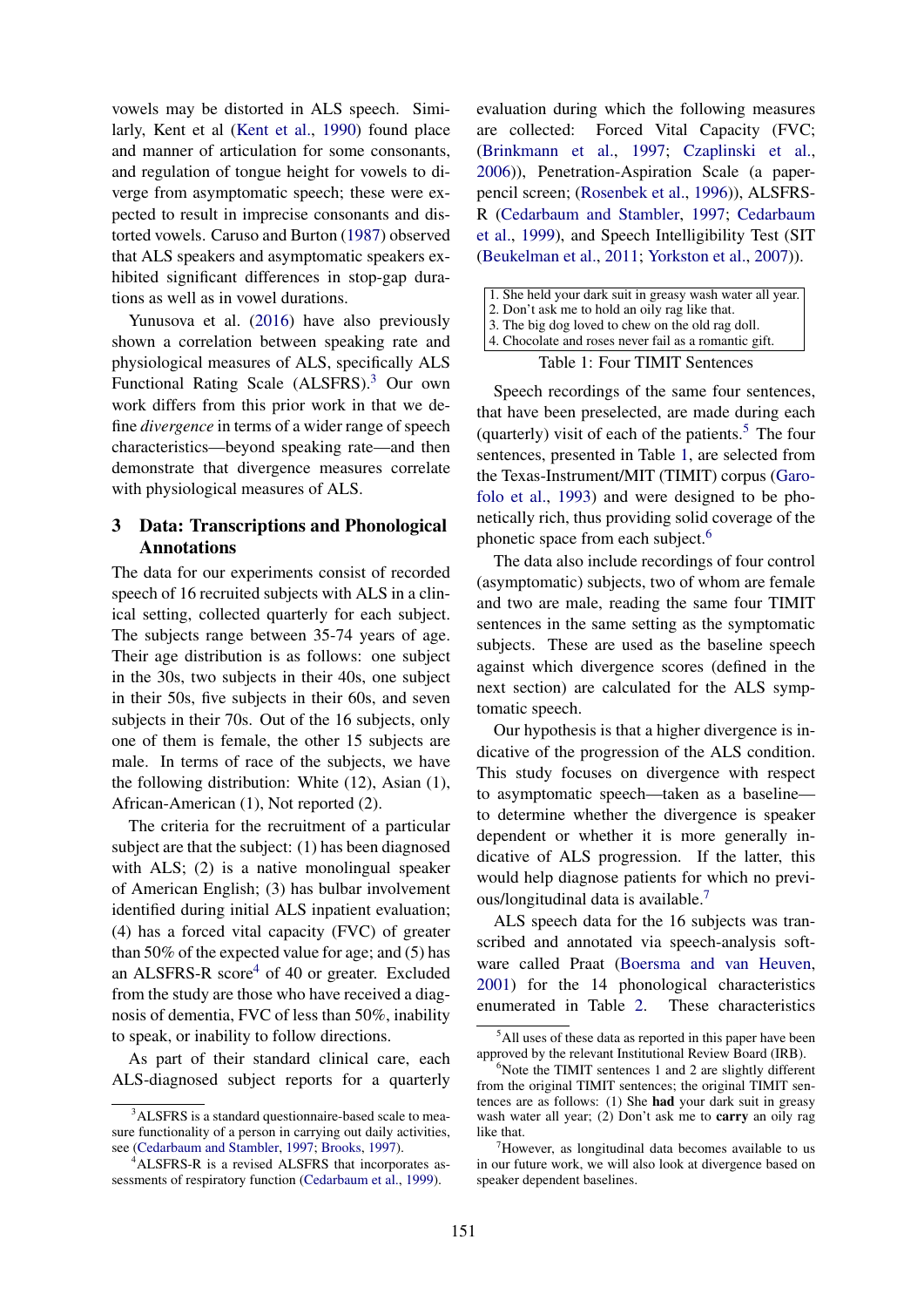| <b>Speaker level characteristics</b> |                                                                                                        |  |  |  |
|--------------------------------------|--------------------------------------------------------------------------------------------------------|--|--|--|
| monopitch                            | Voice lacks inflectional changes; pitch does not change much.                                          |  |  |  |
| monoloudness                         | Voice for which the volume/loudness does not change, hence lacking normal variations in loudness.      |  |  |  |
|                                      | Speech/span related characteristics                                                                    |  |  |  |
| harshness                            | Voice seems harsh, rough and raspy—sometimes referred to as pressed voice—similar to what hap-         |  |  |  |
|                                      | pens when a person talks while lifting a heavy load.                                                   |  |  |  |
| imprecise                            | Consonant sounds lack precision. There may be slurring, inadequate sharpness, distortions, lack of     |  |  |  |
| consonants                           | crispness, and clumsiness in transitioning from one consonant to another. For example, a "w" may       |  |  |  |
|                                      | be produced instead of a "b".                                                                          |  |  |  |
| distorted                            | Vowel sounds distorted throughout their total duration. For example, a "a" may be produced instead     |  |  |  |
| vowels                               | of " $i$ ".                                                                                            |  |  |  |
| prolonged                            | A phoneme (i.e., a consonant or a vowel) is prolonged, i.e., its sound (when it is produced) continues |  |  |  |
| <i>phonemes</i>                      | over an unusual period of time.                                                                        |  |  |  |
| <i>inappropriate</i>                 | Pauses that are produced not at syntactic or prosodic boundaries.                                      |  |  |  |
| silences                             |                                                                                                        |  |  |  |
| hypernasality                        | Vowels that are supposed to be non-nasalized are instead nasalized in speech.                          |  |  |  |
| strained or                          | Tenseness in voice (as with overall muscular tension). Perceived as increased effort, may seem tense   |  |  |  |
| strangled                            | or harsh as if talking and lifting at the same time or as if talking with breath held.                 |  |  |  |
| quality                              |                                                                                                        |  |  |  |
| <b>breathiness</b>                   | Voice seems breathy, weak and thin. May seem like a sighing sound. There may be non-modulated          |  |  |  |
|                                      | turbulence noise in the produced sound, i.e., audible air escape in voice or bursts of breathiness.    |  |  |  |
| <i>audible inspi-</i>                | Noisy breathing and wheezing may accompany inhaling. There may be a harsh, crowing, or vibra-          |  |  |  |
| ration/stridor                       | tory sound of variable pitch resulting from turbulent air flow caused by partial obstruction of the    |  |  |  |
|                                      | respiratory passages.                                                                                  |  |  |  |
| unusual stress                       | Speech sounds where most important parts of a sentence may be de-stressed or all parts of a sentence   |  |  |  |
|                                      | are stressed as if all are important or speech sounds may be perceived as robotic, with the same       |  |  |  |
|                                      | stress—where there is no variation in stress throughout sentence/phrase/word/syllable.                 |  |  |  |
| hoarseness                           | Abnormal voice changes, where voice may sound breathy, raspy, strained, or there may be changes        |  |  |  |
|                                      | in volume (loudness) or pitch (how high or low the voice is).                                          |  |  |  |
| <i>vocal fry</i>                     | Popping or rattling sound of a very low frequency—also known as a creaky voice.                        |  |  |  |

Table 2: Phonological characteristics annotated in symptomatic speech

were pre-identified mostly based on the clinical research literature on ALS speech, e.g., see Duffy (2013): p248. The phonological annotations were made by two specialists: one of whom was a phonologist and the other was a speech therapist with experience working with ALS speakers.

Two classes of phonological characteristics served as the basis of annotations, each with a set of primitive phonological features: *speaker level characteristics* and *speech/span related characteristics*. *Speaker level characteristics* refer to features in speech that are more characteristic of a specific speaker's voice—independent of individual sounds/spans, e.g., *monopitch* which indicates the lack of inflectional changes in voice. These were annotated only once for each speaker.

*Speech/span related characteristics*, on the other hand, refer to features in speech that are characteristic of a specific sound or are observed for a portion of speech—as opposed to features that are characteristic of the voice itself. For example, the feature *imprecise consonants* refers to the portion of speech where a specific consonant is produced imprecisely, it may involve slurring or inadequate sharpness, e.g., producing a "w" instead of a "b". For these annotations, spans in speech were marked over which these features

were observed.

For each of these characteristics, the annotators also assigned a 1-10 Likert scale (Likert, 1932) rating to indicate the severity of the characteristic when it is observed, where 10 indicates "very severe" and 1 indicates "negligible."

## 4 Divergence in Speech

Understanding the relationship between impaired speech and asymptomatic speech is facilitated by measuring the degree to which symptomatic speech diverges from a baseline. For the current study, asymptomatic speech—which serves as a baseline—was created from a combination of recordings from asymptomatic speakers as described in Section 3. Simplistically, the degree of divergence is defined as the sum of the changes in a speech utterance from its asymptomatic equivalent. For a correlation to be supported, a large number of changes in speech (i.e., a strong divergence from asymptomatic speech) would correspond to advanced progression of the disease. The relationship between impaired speech and asymptomatic speech is characterized in terms of measurable combinations of phonological characteristics that are indicative of the degree to which the two diverge. The degree of divergence can be used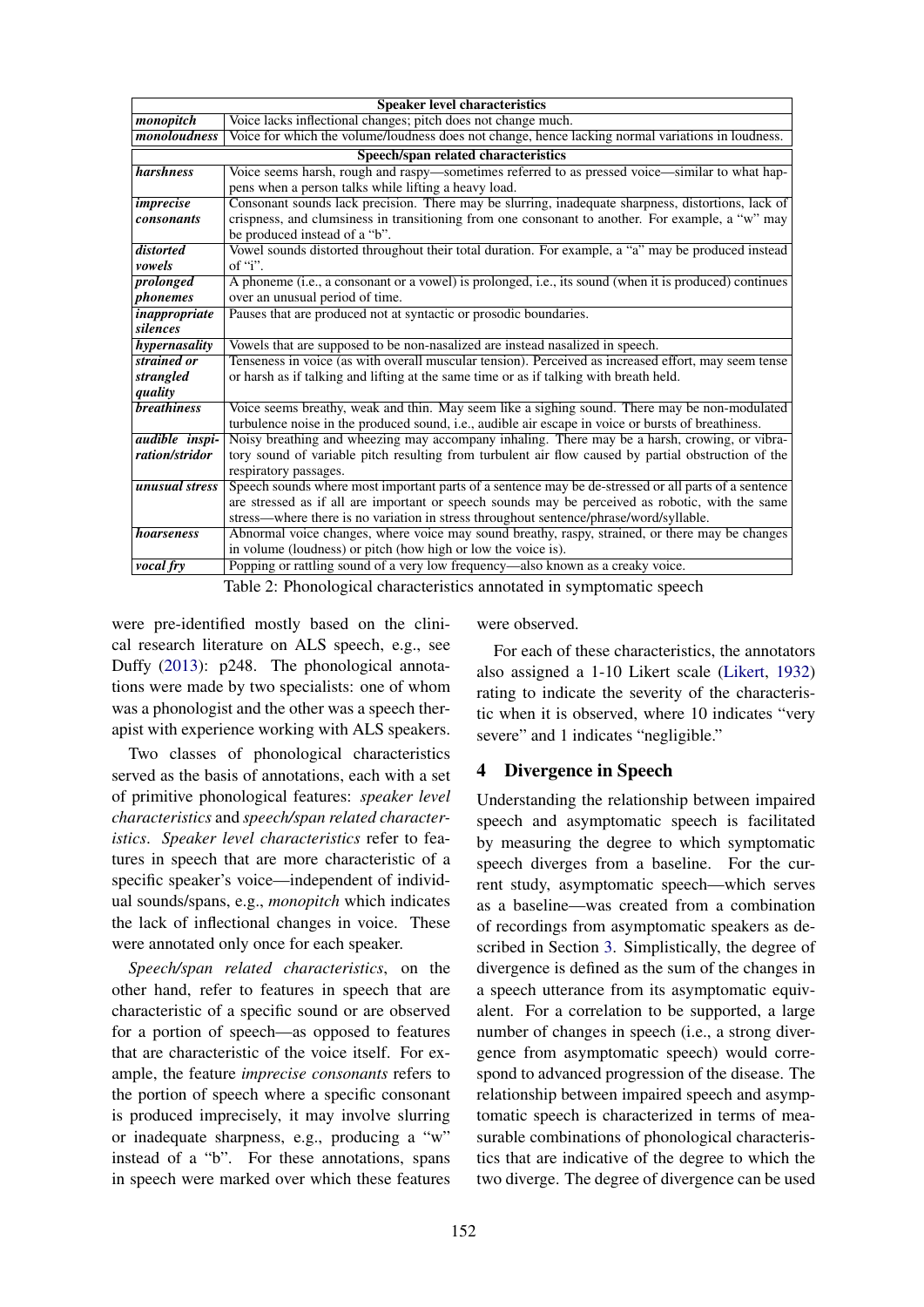as a diagnostic tool at regular intervals for checking the severity of physiological changes.

Multiple methods have been applied in order to calculate divergence scores:

1. Feature count based divergence score: *Feature count* refers to the number of characteristics observed in the speech samples.<sup>8</sup> The *Feature count based divergence score* for each ALS speaker is the difference between the *feature count* for the ALS speech and the *feature count* for the control asymptomatic speech. Four variations of this score are used based on

how the *feature count* for the control asymptomatic speech is obtained:

- (a) Average feature count for controls: It is assumed that asymptomatic speakers may display characteristics identified in Table 2 but to a much smaller extent. Thus, taking a simple average of the *feature count* for control speakers is taken to be most representative of all asymptomatic speakers. The *feature count* for the control asymptomatic speech is the average of the *feature count* for all the control speakers.
- (b) Minimum feature count for controls: The control speaker with the minimum number of characteristics in his/her speech is assumed to be the most asymptomatic. Hence, the *feature count* for the control asymptomatic speech is the minimum of the *feature counts* for all control speakers.
- (c) Gender dependent average feature count for controls: The presence (or absence) of characteristics may be dependent on the gender of the speaker. To calculate divergence scores, it is best if speakers of the same gender are compared. Hence, the *feature count* for the control asymptomatic speech is the average of the *feature count* for all the control speakers of the same gender as the ALS speaker.
- (d) Gender dependent minimum feature count for controls: It is assumed the control speaker with the minimum number of characteristics in his/her speech is the most asymptomatic, but the presence (or absence) of characteristics may be gender dependent. To calculate divergence scores, it is best if speakers of the same gender

 $8$ The counts from the two annotators were combined together in five different ways described in Section 5.1.

are compared. Hence, the *feature count* for the control asymptomatic speech is the minimum of the *feature count* for all the control speakers of the same gender as the ALS speaker.

2. Total frequency based divergence score: For each speaker, an *observed frequency score* is computed as an aggregate of the frequencies of all observed characteristics in the speech of the speaker.<sup>9</sup> The average of the *observed frequency score* of both the annotators for a given speaker is taken as the *frequency score* for the speaker. The *divergence score* for an ALS speaker is the difference between the *frequency score* for the ALS speech and the *frequency score* for the control asymptomatic speech.

The same four variations of this score are examined as described in the case of *Feature count based divergence score*, depending on how the *frequency score* for the control asymptomatic speech is obtained.

3. Likert Scale rating based divergence score: It is assumed that each of the characteristics may be as indicative of the condition as other characteristics in various ALS speakers. It is also assumed that the severity of the characteristics indicates progression of ALS. An *observed Likert score of the speech samples from a speaker*is taken to be an aggregate of the multiples of Likert Scale rating assigned by an annotator for each occurrence of a characteristic with the weight of the characteristic (which is uniformly taken to be 1 for all the characteristics in the current analysis). A *Likert score for a speaker* is calculated as an average of the two annotators' *observed Likert scores of the speech samples from the speaker*. A *Likert Scale rating based divergence score* for each ALS speaker is then taken to be the difference between the *Likert score* for the ALS speech and the *Likert score* for the control asymptomatic speech. The same four variations of this score are examined as described in the case of *Feature count based divergence score*, depending on how the *Likert score* for the control asymptomatic speech is obtained.

For each of the three divergence measures defined above, a higher score indicates that the patients speech diverges from an asymptomatic

<sup>9</sup> For example, if a characteristic, say *distorted vowels*, is observed 6 times, the frequency for *distorted vowels* is 6.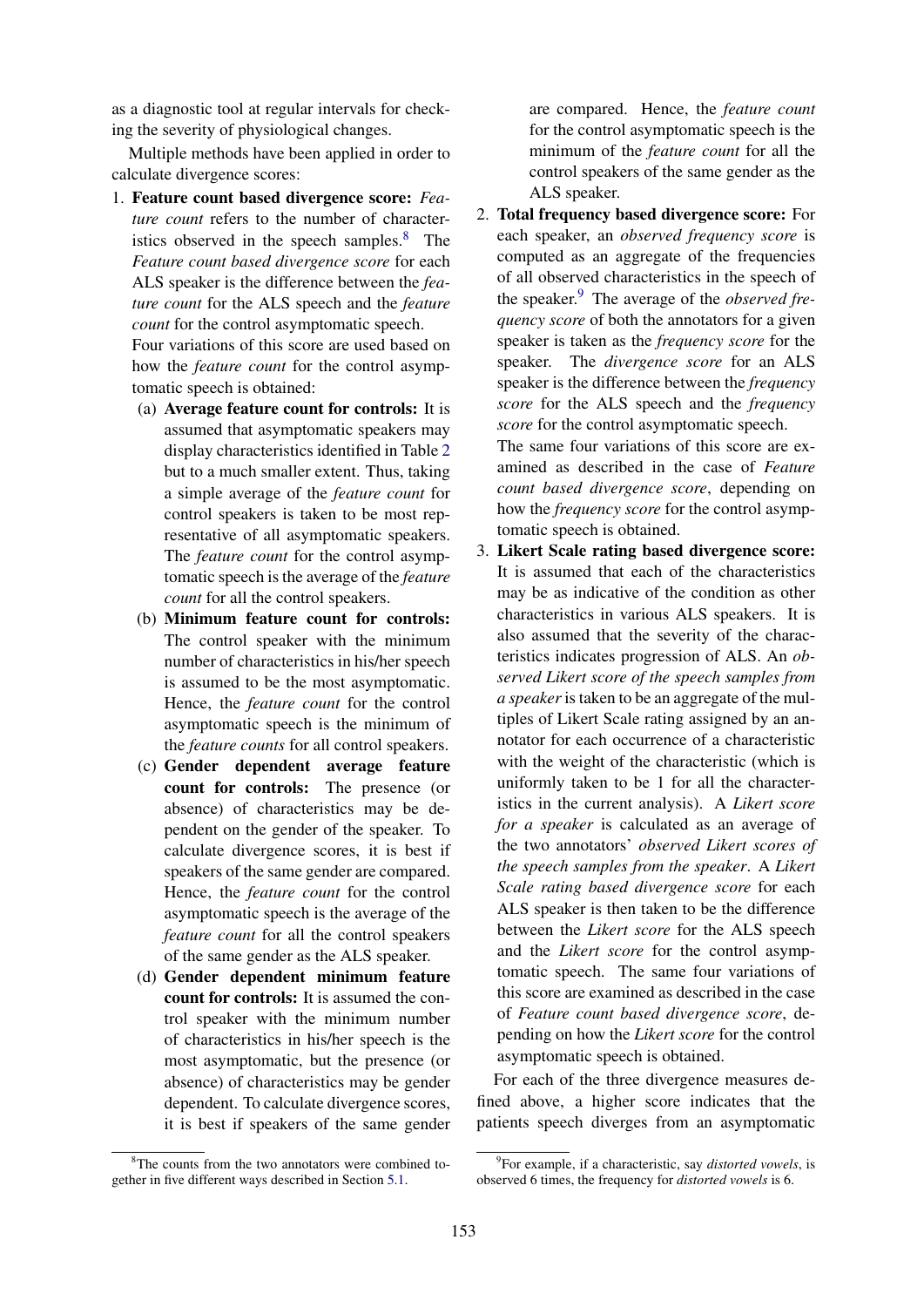| $S$ pkr $ $      |            | %FVC-  %FVC-  Feature |         | <b>Total fre-Likert</b> |        |
|------------------|------------|-----------------------|---------|-------------------------|--------|
|                  | <b>SUP</b> | <b>SIT</b>            | count   | quency                  | scale  |
| $\overline{18}$  | 79         | 88                    | $-0.75$ | $-5$                    | 52.5   |
| 9                | 77         | 78                    | 4.25    | 7                       | 53.25  |
| $\boldsymbol{l}$ | 77         | 77                    | 0.25    | $-2.5$                  | 37.75  |
| $\overline{6}$   | 75         | 79                    | 0.5     | $\overline{0.5}$        | 29.5   |
| 14               | 66         | 41                    | 4.5     | 10.25                   | 83.5   |
| 10               | 53         | 64                    | 7       | 13.75                   | 98.75  |
| 5                | 52         | 56                    | 7.5     | 22                      | 127.25 |
| 4                | 51         | 44                    | 8.75    | 29.5                    | 189.75 |
| 8                | 50         | 56                    | 5.75    | 13.75                   | 53.25  |
| $\overline{17}$  | 50         | 52                    | 4.25    | 16                      | 150.25 |
| $\overline{2}$   | 38         | 78                    | 9.25    | 87                      | 593    |
| 11               | 32         | 26                    | 6.25    | 7                       | 82.75  |
| $\overline{13}$  | 29         | 46                    | 9.25    | $\overline{3}6$         | 263.46 |
| 19               | 29         | 40                    | 3.5     | 1.25                    | 52.5   |
| 7                | 29         | 29                    | 6.75    | 36.5                    | 297.25 |
| $\overline{12}$  | 25         | 26                    | 4.75    | 12                      | 123.25 |

Table 3: Physiological Scores (%FVC) and Divergence Scores (D.S.) variant (d) for average of all four utterances for ALS speakers. The feature count was based on a union of features across the two annotators. Total frequency and Likert scale values were computed as a maximum across the two annotators.

speech baseline more than would be indicated by a lower score. Divergence scores are expected to correlate with physiological measures of changes associated with ALS. Increasing divergence scores would thus serve as an indicator of the disease progression, analogous to decreasing physiological outputs (lower scores) associated with ALS thus, the two measures are expected to be negatively correlated.

#### 5 Results and Discussion

Table 3 presents two physiological assessment scores (%FVC-SUP and %FVC-SIT) and three divergence scores (defined above) for the 16 ALS speakers.<sup>10</sup> The scores are sorted by %FVC-SUP. The table indicates that the %FVC scores tend to drop as the divergence scores go up. As expected, a decrease in %FVC scores indicates disease progression, and similarly, a higher divergence score indicates disease progression.

## 5.1 Dealing with differences in Annotations to Calculate Divergence Scores

Since the nature of the annotated phonological characteristics was such that multiple characteristics might share various aspects of speech, annotators were asked to mark all characteristics that

| Divergence Score Type                 | Correlation | p-value |
|---------------------------------------|-------------|---------|
| <b>Feature ct D.S.(d)-Union</b>       | 0.65        | 0.007   |
| Feature ct D.S.(d)-Avg                | 0.58        | 0.017   |
| Feature ct D.S.(d)-Max                | 0.58        | 0.018   |
| Feature ct D.S.(d)-Min                | 0.58        | 0.019   |
| <i>ct D.S.(d)</i> - $0.51$<br>Feature |             | 0.045   |
| <b>Intersection</b>                   |             |         |
| Likert $D.S.(a)$ -Max                 | 0.49        | 0.055   |

Table 4: Correlations between the Physiological Scores (%FVC) and Divergence Scores (D.S.) for all four variants

seemed relevant to them. The general descriptions provided in Table 2 were used as heuristics by the annotators, providing additional help in identifying the characteristics.<sup>11</sup> In order to resolve differences across annotations, we used five different methods to combine the two sets of annotations. Table 3 shows a representative combination of the first case below for the feature count measure and the third case below for both total frequency measure and Likert scale measure:

- 1. *Union:* The characteristics identified by both the annotators were considered only once.
- 2. *Intersection:* Only the features annotated by both the annotators were considered.
- 3. *Max:* The maximum of the two annotators' feature counts was used.
- 4. *Min:* Minimum of the two annotators' feature counts was used.
- 5. *Avg:* An average of the two annotators' feature counts was used.

## 5.2 Association between Divergence Scores and Physiological Scores

To determine whether there was an association between any or all of the divergence scores and the physiological measures of ALS, we correlated the divergence scores with the physiological assessment scores, %FVC-SUP and %FVC-SIT, using Pearson's correlation coefficient. The results are presented in Table 4. For simplicity, we report the correlations in the table as  $-1 \times \langle correlation \rangle$ . Refer Section A for correlations with all the divergence scores.

We observe that while divergence scores do not seem to correlate with the %FVC-SIT score, they do show a moderate correlation with the %FVC-

<sup>10</sup>Only the variant (d) for each of the divergence scores computed using the three methods is presented in the table to maintain clarity. Note variant (d) refers to the divergence scores calculated with *Gender dependent minimum feature count for controls* setting, as described in Section 4 above.

<sup>&</sup>lt;sup>11</sup>Although these descriptions were somewhat coarsegrained, the idea was to start at this level and to learn more precise features associated with acoustic inputs corresponding to these characteristics. These precise features are expected to be critical for automatic classification of speech samples with respect to ALS progression and, correspondingly, predictive of the physiological scores for patients.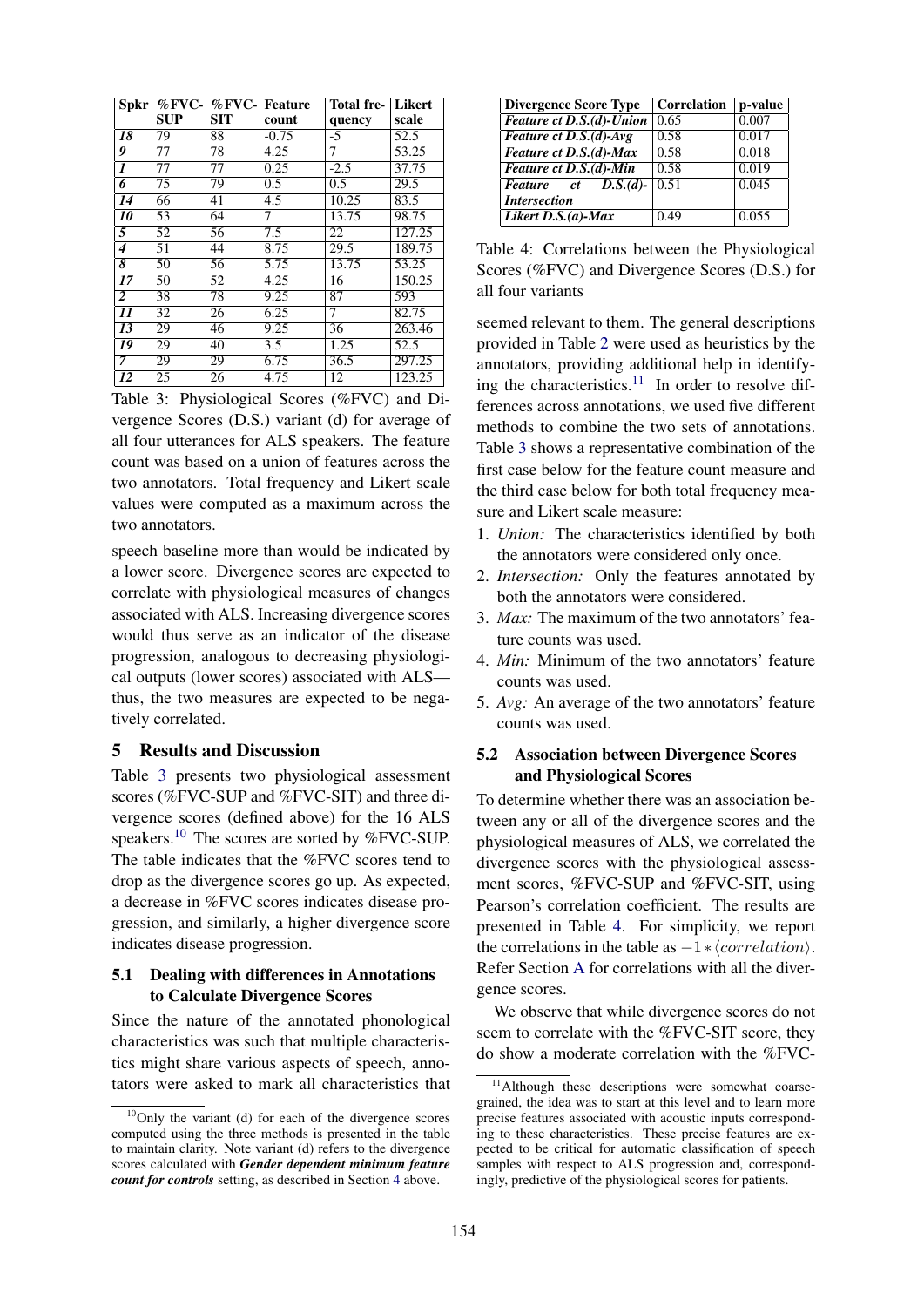SUP score  $(0.49 < r < 0.66)$  with moderate pvalues ( $p < 0.05$ ). The stronger correlation effect we observe with %FVC-SUP than with %FVC-SIT may be due to higher difficulty in breathing that a patient may experience when (s)he is in supine position than in sitting position.

Consistent with the point above, patients with other pulmonary conditions have also been reported to experience higher difficulty in breathing when in supine position than in sitting or standing positions. Since the patients need to exert higher effort to achieve the same result in supine position than in sitting position, they may not be physiologically able to perform the same in the two positions, i.e., %FVC-SUP may be more sensitive than %FVC-SIT to the condition's progression. Since speech symptoms have also been found to be more readily apparent than other physiological symptoms (Yorkston et al., 1993), this results in a stronger correlation of the speech divergence scores with %FVC-SUP than with %FVC-SIT.

The table also indicates that divergence scores based on a simple measure—counts of features observed in ALS speech—correlate even better with %FVC-SUP scores than divergence scores that are based on slightly more complicated measures such as features' frequency or the Likert Scale ratings.

## 6 Conclusion and Future Work

This paper has presented a case for viewing the relationship between impaired speech and asymptomatic speech as a *divergence* from a baseline. Novel divergence measures have been developed for distinguishing asymptomatic speech from symptomatic speech, and these have been tested for correlations with physiological measures of ALS progression.

These speech divergence measures are a first step toward developing automated speech-based assessments of progression of the ALS condition that are both less expensive and less intrusive than their physiological counterparts. The current approach has enabled the identification speech-based measures that correlate well with other physiological measures currently used to monitor the progression of the ALS condition. The next step is to test if these measures can be used to predict the values for the currently used physiological measures including %FVC.

Also, the current study is based on manual annotations provided by human specialist annotators. Future research will involve exploration of

approaches that can be trained to produce such annotations automatically. These could, in turn, be used to calculate divergence scores and eventually to predict values for other physiological measures.

The theoretical groundwork for developing speech-based measures defines speech divergence in terms of clinically-informed phonological speech characteristics associated with ALS symptomatic speech. We presented three methods, with four variants apiece, to compute speech divergence scores for symptomatic speech. We also showed that speech divergence scores are indeed correlated with physiological assessment scores for the progression of the disease.

Future research will investigate other methods to compute divergence between the symptomatic and asymptomatic speech that yield even stronger correlations with the physiological assessments measures. For example, it would be useful to explore whether the proportion of speech that is affected by the characteristics listed in Table 2 has any relation to the progression of the disease. Divergence scores that incorporate characteristics related to a proportion of the span are expected to be strongly correlated with the progression of ALS.

Two possible variants of how one may compute divergence scores based on such proportionrelated information are as follows:

(1) Take *proportion* to be the proportion of speech that is affected by any of the characteristics.<sup>12</sup> One may calculate a divergence score for each ALS speaker as the difference between the *proportion* of speech of the ALS speaker affected by these characteristics and the *proportion* of controls' speech affected by these characteristics. An average of the *proportion* in the annotators' annotations may be used for the calculation of the divergence score.

(2) As a simple analytic, one may also consider proportion-based divergence scores corresponding to each of the characteristics for each ALS speaker. This analytic may be useful for providing a direct relation between a specific characteristic and the progression of the condition. However, it may also be useful to explore divergence classes based on groupings of characteristics that are similarly affected due to the progression of the condition, if any.<sup>13</sup>

 $12$ Note there may be overlapping spans for more than one characteristics.

 $13$  For the calculation of this variant, an average across the portions of speech for which a characteristic is annotated may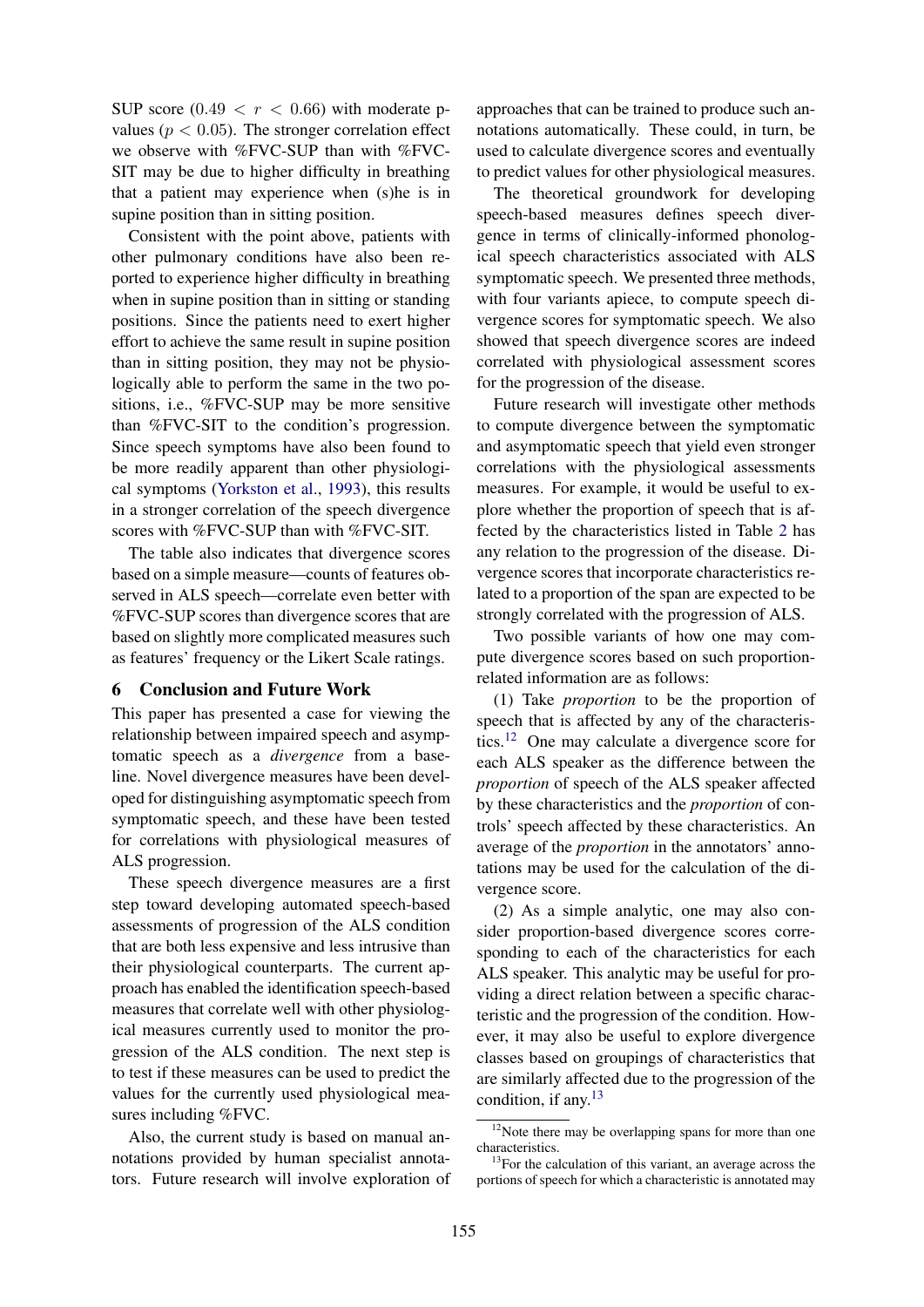Some characteristics may be grouped to further explore divergences. Green et al. (2013) grouped features according to the speech subsystem involved (e.g., respiratory, phonatory, resonatory and articulatory). A reviewer also mentioned that gender-specific degree of severity of certain features would be interesting to explore. For example, there seems to be evidence that voicing control is more vulnerable in male patients (Kent et al., 1994). Such findings suggest that characteristics such as gender and possibly age may also need to be considered while developing speech divergence-based measures.

In addition, for the current study, each of the characteristics was treated uniformly with respect to ALS. Future work will explore the hypothesis that certain characteristics are more indicative than others with respect to the progression of ALS.

Finally, while prior studies indicate that prosodic recognition is not affected in ALS speakers (Zimmerman et al., 2007), articulatory or phonatory deficits might alter the correct production of interrogative, imperative, or declariative sentences (Congia et al., 1987). These may be found to be useful in the development of speechbased measures of ALS. Thus, future work will investigate the extent to which these variables would be more or less difficult to analyze automatically.

#### Acknowledgments

This work is supported in part by the VA Office of Rural Health Program "Increasing access to pulmonary function testing for rural veterans with ALS through at home testing" (N08-FY15Q1-S1- P01346) and Award Number 1I21RX001902 titled "DESIPHER: Speech Degradation as an Indicator of Physiological Degeneration in ALS." Additionally, the work is supported by resources and the use of facilities at the James A. Haley Veterans' Hospital. The contents of this paper represents solely the views of the authors and not the views of the Department of Veterans Affairs or the United States Government. The authors are also grateful for constructive feedback from anonymous reviewers. An additional thank you is extended to the two specialists for their time and expertise in providing us with annotations of the phonological features in ALS speech that enabled us to conduct the analyses reported herein.

#### References

- L.J. Ball, A. Willis, D.R. Beukelman, and G.L. Pattee. 2001. A protocol for identification of early bulbar signs in als. *Journal of the Neurological Sciences* 191:43–53.
- D. Beukelman, S. Fager, and A. Nordness. 2011. Communication support for people with ALS. *Neurology Research International* .
- F. Biadsy, W.Y. Wang, and A. Rosenberg. 2011. Intoxication detection using phonetic, phonotactic and prosodic cues. In *Proceedings of INTERSPEECH*.
- T. Bocklet, E. Nöth, G. Stemmer, H. Ruzickova, and J. Rusz. 2011. Detection of persons with Parkinson's disease by acoustic, vocal, and prosodic analysis. In *Proceedings of ASRU*.
- P. Boersma and V. van Heuven. 2001. Praat, a system for doing phonetics by computer. *Glot International* 5(9/10):341–345.
- J.R. Brinkmann, P. Andres, M. Mendoza, and M. Sanjak. 1997. Guidelines for the use and performance of quantitative outcome measures in als clinical trials. *Journal of the Neurological Sciences* 147(1):97– 111.
- B.R. Brooks. 1997. Amyotrophic lateral sclerosis clinimetric scales guidelines for administration and scoring. In Herndon R., editor, *Handbook of clinical neurologic scales*, Demos Vermande, pages 27–80.
- E. Carrow, V. Rivera, M. Mauldin, and Shamblin L. 1974. Deviant speech characteristic in motor neuron disease. *Archives of Otolaryngology - Head and Neck Surgery Journal* 100:212–218.
- A.J. Caruso and E.K. Burton. 1987. Temporal acoustic measures of dysarthria associated with amyotrophic lateral sclerosis. *Journal of Speech, Language, and Hearing Research* 30(1):80–87.
- J.M. Cedarbaum and N. Stambler. 1997. Performance of the amyotrophic lateral sclerosis functional rating scale (ALSFRS) in multicenter clinical trials. *Journal of Neurological Sciences* 152(Suppl 1):S1–S9.
- J.M. Cedarbaum, N. Stambler, E. Malta, C. Fuller, D. Hilt, B. Thurmond, and A. Nakanishi. 1999. The ALSFRS-R: a revised ALS functional rating scale that incorporates assessments of respiratory function. *Journal of the Neurological Sciences* 169(1- 2):13–21.
- S. Congia, S. Di Ninni, F. Zonza, and M. Melis. 1987. Prosody alterations in amyotrophic lateral sclerosis. In *Amyotrophic Lateral Sclerosis*, Springer US, pages 121–123.
- A. Czaplinski, A.A. Yen, and S.H. Appel. 2006. Forced vital capacity (fvc) as an indicator of survival and disease progression in an als clinic population. *Journal of Neurology, Neurosurgery, and Psychiatry* 77(3):390–392.
- B.J. Dorr. 1994. Machine translation divergences: A formal description and proposed solution. *Computational Linguistics* 20(4):597–633.
- B.J. Dorr, L. Pearl, R. Hwa, and N. Habash. 2002. DUSTer: A method for unraveling cross-language

be used to determine the *proportion* of speech for a specific speaker that is affected by the characteristics.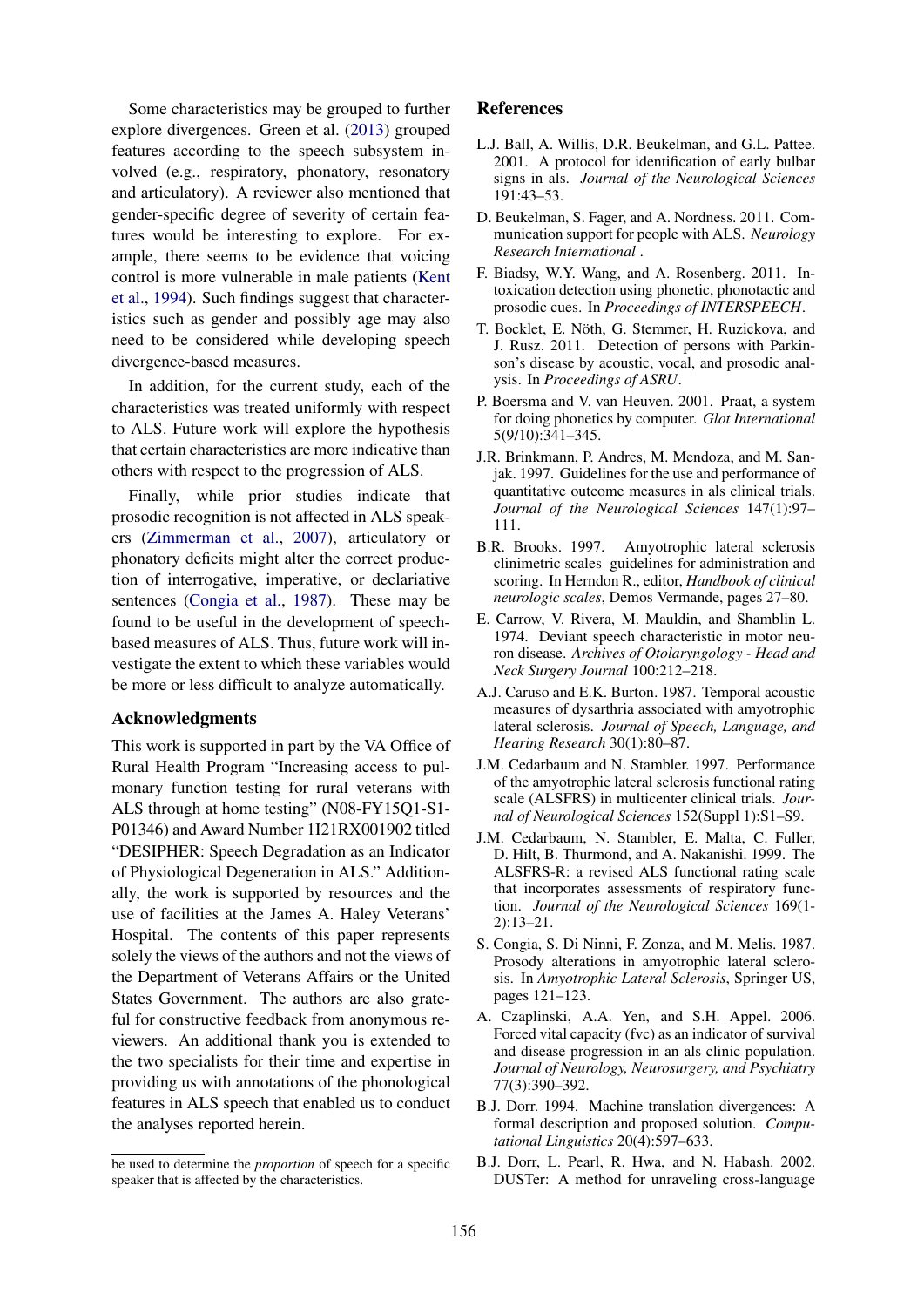divergences for statistical word-level alignment. In *Proceedings of the Fifth Conference of the Association for Machine Translation in the Americas (AMTA)*. pages 31–43.

- J. Duffy. 2013. *Motor Speech Disorders: Substrates, Differential Diagnosis, and Management*. Elsevier Health Sciences, 3rd edition.
- K.C. Fraser, G. Hirst, N.L. Graham, J.A. Meltzer, S.E. Black, and E. Rochon. 2014. Comparison of different feature sets for identification of variants in progressive aphasia. In *Proceedings of the ACL CLPsych Workshop*. pages 17–26.
- J. Garofolo, L. Lamel, W. Fisher, J. Fiscus, D. Pallett, N. Dahlgren, and V. Zue. 1993. TIMIT acousticphonetic continuous speech corpus. http:// web.mit.edu/course/6/6.863/share/ nltk\_lite/timit/allsenlist.txt.
- K. Gorman, L. Olson, A.P. Hill, R. Lunsford, P.A. Heeman, and J.P.H. van Santen. 2016. Uh and um in children with autism spectrum disorders or language impairment. *Autism Research* 9(8):854–865.
- J.R. Green, Y. Yunusova, M.S. Kuruvilla, J. Wang, G.L. Pattee, L. Synhorst, L. Zinman, and J.D. Berry. 2013. Bulbar and speech motor assessment in ALS: Challenges and future directions. *Amyotrophic Lateral Sclerosis and Frontotemporal Degeneration* 14:494–500.
- N. Habash and B.J. Dorr. 2002. Handling translation divergences: Combining statistical and symbolic techniques in generation-heavy machine translation. In *Proceedings of the Fifth Conference of the Association for Machine Translation in the Americas, AMTA-2002*. pages 84–93.
- R.D. Kent, J.F. Kent, G. Weismer, R.L. Sufit, J.C. Rosenbek, R.E. Martin, and B.R. Brooks. 1990. Impairment of speech intelligibility in men with amyotrophic lateral sclerosis. *Journal of Speech and Hearing Disorders* 55:721–728.
- R.D. Kent, H. Kim, G. Weismer, J.F. Kent, J.C. Rosenbek, B.R. Brooks, and M. Workinger. 1994. Laryngeal dysfunction in neurological disease: Amyotrophic lateral sclerosis, parkinson disease, and stroke. *Journal of Medical Speech-Language Pathology* 2(3).
- R. Likert. 1932. A technique for the measurement of attitudes. *Archives of Psychology* 140:1–55.
- E. Nöth, H. Niemann, T. Haderlein, M. Decher, U. Eysholgt, F. Rosanowski, and T. Wittenberg. 2000. Automatic stuttering recognition using hidden Markov models. In *Proceedings of ICSLP*.
- M.B. Olsen, B.J. Dorr, and S. Thomas. 1998. Enhancing automatic acquisition of thematic structure in a large-scale lexicon for mandarin chinese. In *Proceedings of the Fifth Conference of the Association for Machine Translation in the Americas, AMTA-2002*. Langhorne, PA, pages 41–50.
- S.O. Orimaye, J. Wong, and K.J. Golden. 2014. Learning predictive linguistic features for Alzheimer's disease and related dementias using verbal utterances. In *Proceedings of the ACL Workshop on*

*Computational Linguistics and Clinical Psychology: From Linguistic Signal to Clinical Reality*. pages 78–87.

- P. Rong, Y. Yunusova, J. Wang, and J.R. Green. 2015. Predicting early bulbar decline in amyotrophic lateral sclerosis: A speech subsystem approach. *Behavioral Neurology* .
- P. Rong, Y. Yunusova, J. Wang, L. Zinman, G.L. Pattee, J.D. Berry, B. Perry, and J.R. Green. 2016. Predicting speech intelligibility decline in amyotrophic lateral sclerosis based on the deterioration of individual speech subsystems. *PLoS ONE* 11(5).
- J.C. Rosenbek, J.A. Robbins, E.B. Roecker, J.L. Coyle, and J.L. Wood. 1996. A penetration-aspiration scale. *Dysphagia* 11(2):93–98.
- F. Rudzicz, L. Chan Currie, A. Danks, T. Mehta, and S. Zhao. 2014. Automatically identifying troubleindicating speech behaviors in Alzheimer's disease. In *Proceedings of ASSETS*. ACM, pages 241–242.
- B. Schuller, S. Steidl, A. Batliner, S. Hankte, F. Hönig, J.R. Orozco-Arroyave, E. Nöth, Y. Zhang, and F. Weninger. 2015. The interspeech 2015 computational paralinguistics challenge: nativeness, parkinson's & eating condition.
- B. Schuller, S. Steidl, A. Batliner, F. Schiel, and J. Krajewski. 2011. The INTERSPEECH 2011 speaker state challenge. In *Proceedings of INTERSPEECH*. pages 3201–3204.
- A.K. Silbergleit, A.F. Johnson, and B.H. Jacobson. 1997. Acousticanalysis of voice in individuals with amyotrophic lateral sclerosis and perceptually normal vocal quality. *Journal of Voice* 11:222–231.
- G.S. Turner, K. Tjaden, and G. Weismer. 1995. The influence of speaking rate on vowel space and speech intelligibility for individuals with amyotrophic lateral sclerosis. *Journal of Speech, Language, and Hearing Research* 38:1001–1013.
- G. Weismer, J.-Y. Jeng, J.S. Laures, R.D. Kent, and J.F. Kent. 2001. Acoustic and intelligibility characteristics of sentence production in neurogenic speech disorders. *Folia Phoniatr Logop* 53:1–18.
- K. Yorkston, D. Beukelman, M. Hakel, and M. Dorsey. 2007. Sentence intelligibility test, speech intelligibility test.
- K.M. Yorkston, E. Strand, R. Miller, A. Hillel, and K. Smith. 1993. Speech deterioration in amyotrophic lateral sclerosis: implications for the timing of intervention. *Journal of medical speech-language pathology* 1:35–46.
- Y. Yunusova, N.L. Graham, S. Shellikeri, K. Phuong, M. Kulkarni, E. Rochon, D.F. Tang-Wai, T.W. Chow, S.E. Black, L.H. Zinman, and J.R. Green. 2016. Profiling speech and pausing in amyotrophic lateral sclerosis (ALS) and frontotemporal dementia (FTD). *PLoS ONE* 11(1).
- E.K. Zimmerman, P.J. Eslinger, Z. Simmons, and A.M. Barrett. 2007. Emotional perception deficits in amyotrophic lateral sclerosis. *Cognitive and Behavioral Neurology* 20(2):70–82.